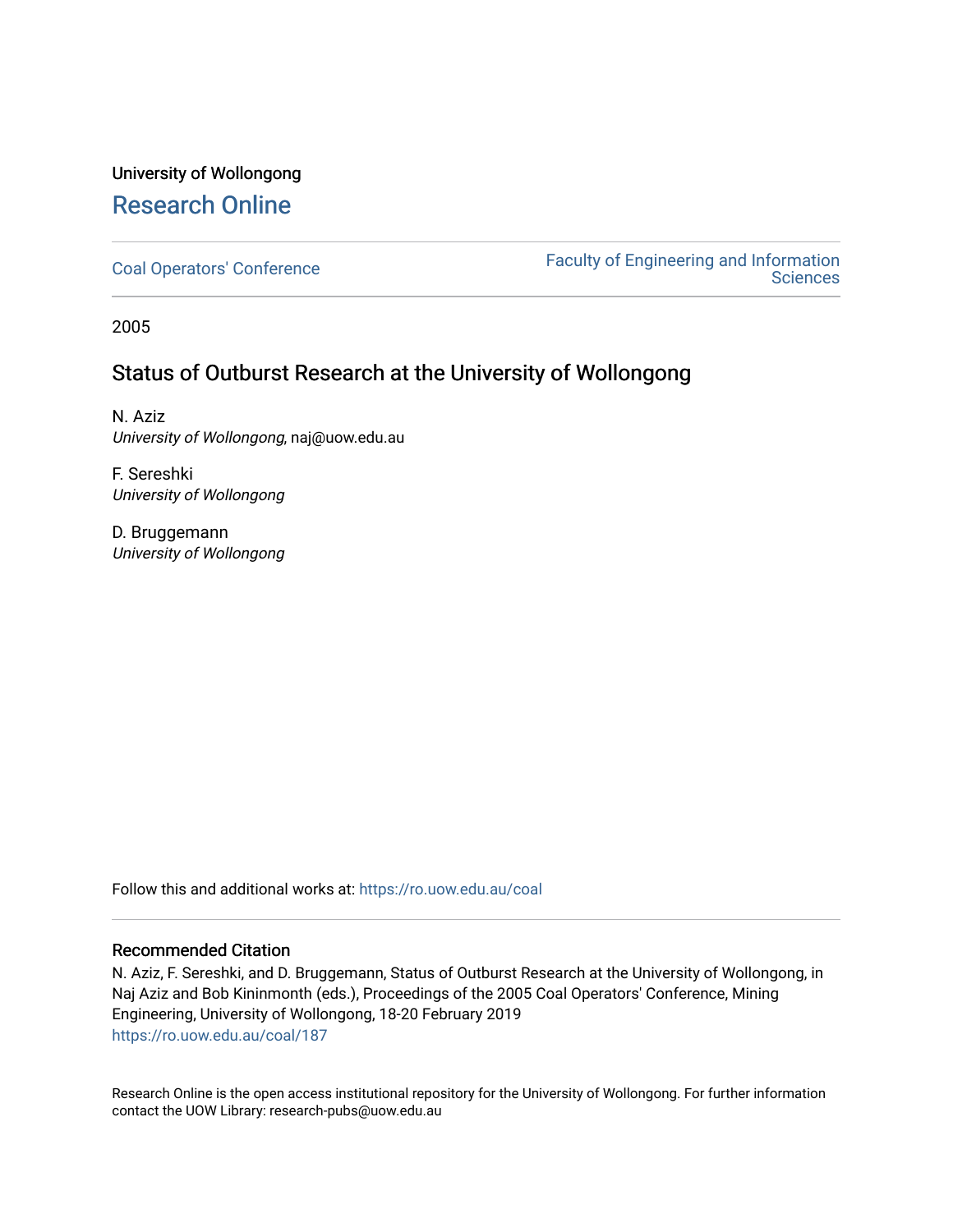# **Status of Outburst Research at the University of Wollongong**

**N Aziz<sup>1</sup> , F Sereshki1 and D Bruggemann1**

#### **ABSTRACT**

There has been an ongoing research on coal and gas outburst for the past two decades at the School of Civil, Mining and Environmental Engineering, University of Wollongong. Research study began with a humble beginning, initially conducting basic laboratory studies on the coal and gas properties, progressing into the determination of gas content of coal by sorption technique and the effect of gas pressures on coal strength. The present laboratory facilities and research interests are extended to include the study of coal permeability and shrinkage properties and their effect of gas drainage characteristics with respect to gas type, and pressures. All the changes are examined with respect to changing in-site geological conditions of the coal deposit investigated. The aim is to provide a long-term support to industry in establishing a data bank for Australian coal deposit characteristics and properties.

#### **INTRODUCTION**

For more than two decades, there has been a continuous program of research at the School of Civil, Mining and Environmental Engineering, University of Wollongong. Much of the early research studies were carried out in collaboration with the late Dr Ripu Lama. Initially the main study was related to sorption technique for determining gravimetrically the gas content of coal, and the extended later to volumetric method. Other studies undertaken included the modelling of gas sorption in coal (Nguyen, 1988). The next phase of the research involved the development of a multi function outburst rig (MFORR) for outburst research. The MFORR was initially used to study the effect of gas environment on the strength properties of coal including:

- 1. The effect of gas pressure on coal tensile strength, using the well known Brazilian method of indirect tensile testing of cylindrical core samples in different gas pressure confinements.
- 2. The effect of gas pressure gradient on coal load bearing capacity.
- 3. Study of the strength of coal by examining the particle size distribution of drill cuttings under different gas environments. A high precision drill of controlled speed up to ten different levels was used to study the changes in particle size distribution with respect to increased gas type, gas pressure. The changes in coal strength properties were also compared with drilling of coal in air (Aziz, Hutton and Indraratna, 1996).

Concurrent with the above, an extensive study of various coal seams gas content was conducted using an in-house built adsorption and desorption apparatus. The local coal mining companies with matching grants being provided by the University of Wollongong, though small, mostly provided financial support. Recent research emphasis has since been shifted towards the establishment of a long-term database for coal properties including coal permeability, coal shrinkage and coal petrology, for an effective outburst management.

### **EQUIPMENT DESCRIPTION**

#### **Adsorption and desorption apparatus**

This equipment has been the focus of outburst program research for the past two decades. Initially it was constructed to determine indirectly, and gravimetrically the gas content of coal at different gas pressures, nowadays it is also used for coal sample preconditioning, prior to permeability, coal shrinkage and coal strength tests. The apparatus (Figure 1) consists of number cylindrical pressure vessels, known as pressure 'bombs'. Coal samples are sealed in gas bombs and pressurised to a saturation level at various predetermined pressures up to 5 MPa. The sample containers are immersed in a water bath, but are isolated from the water bath by copper sleeves to keep them dry. A thermostatically controlled water bath (with a stirrer) allows the coal samples to be kept at the desired temperatures. Further details of equipment construction, operation and gas content calculations at various pressure levels are described elsewhere (Aziz and Ming-Li, 1999).



FIG 1 - High pressure sorption/desorption apparatus.

#### **Coal shrinkage test**

Figure 2, is basically the pressure vessel (bomb) component of adsorption and desorption equipment used previously for indirect method of determining the gas content of coal. The only modification introduces to the bomb is the addition of pressure transducer on the lid of each bomb to monitor the bombs inlet gas pressures. Coal samples are sealed in gas bombs and pressurised to a saturation level at 3 MPa. It is then immersed in a water bath to maintain it at a constant temperature of around 25°.

Before, the coal samples are placed in the bombs; four strain gauges are mounted on each sample surface to monitor axial and radial strains on coal size due to gas sorption. The mounting of the strain gauges is carried out in accordance to International Society of Rock Mechanics (ISRM) standard. A data taker 'model DT50' is used to retrieve information from the bomb which is then connected to a PC for data analysing.

### **Multi function outburst research rig (MFORR)**

MFORR comprises a number of components, which can be utilised on a variety of research studies, initially built for the study of the evaluation of changing coal strength properties with respect to changing gas environment of the coal sample tested. At present the rig is used mainly for coal permeability studies. The integrated components of the MFORR include:

<sup>1.</sup> School of Civil, Mining and Environmental Engineering, University of Wollongong, Wollongong NSW 2500.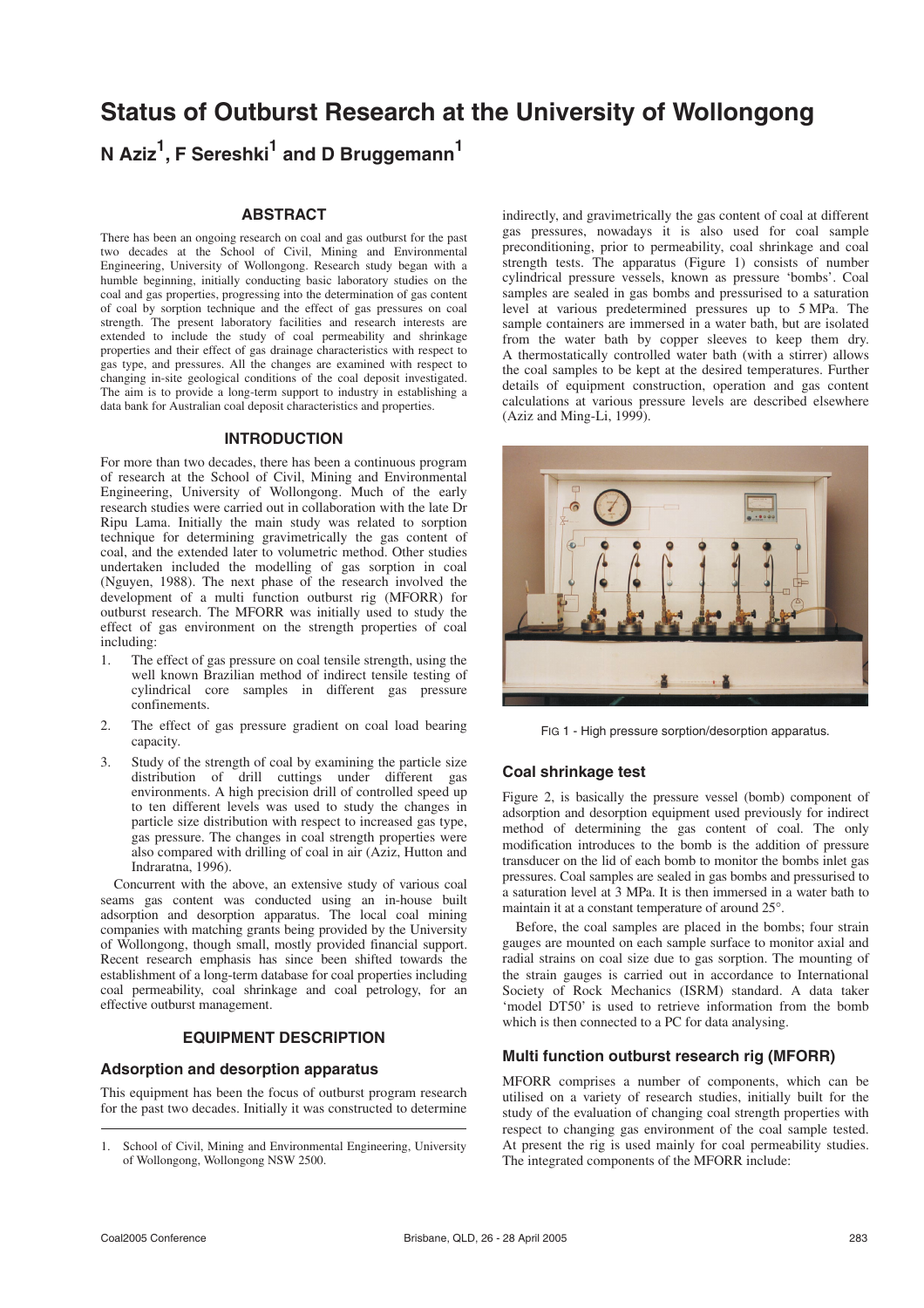- 1. main frame,
- 2. gas pressure chamber also used for coal permeability studies,
- 3. drilling system,
- 4. drill support frame,
- 5. drill cutting collection system,
- 6. universal socket for vertical load application,
- 7. flow metres (see Figure 4),
- 8. data acquisition system, and
- 9. various components for coal strength properties tests.



FIG 2 - Coal shrinkage test vessel (bomb).

Figure 3 shows a general view of the MFORR. The components of the MFORR are interchangeable with respect to the type of tests undertaken. The main frame comprised a sturdy steel structure, which houses the gas chamber, a drilling frame which carried the drill, the universal thrust connector and the drill motor speed controller. The gas pressure chamber is a rectangular prism of cast iron with removable front and back viewing plates. The dimensions were  $110 \text{ mm} \times 110 \text{ mm} \times 140 \text{ mm}$ .



FIG 3 - A general view of MFORR.

When used as a precision drill, the pressure drill rig (PDR) consists of drill frame, drill motor with drill bit, drilling thrust system and drilling cutting collection device. A multi-pulley system enabled constant thrust to be applied on the drill bit. The thrust is generated by a suspended steel cylindrical bucket filled with lead shot. The drill cuttings are collected in a specially designed catcher, fitted with a disc of filter, and connected to a suction pump. The collected drill cuttings are subsequently weighed and analysed for particle size characterisation. A Malvern particle size analyser is used to conduct particle size analysis of drill cuttings. The particle size analyser is capable to classifying particle sizes between 1 mm and 0.5 µm.

#### **MFORR for permeability test**

When MFORR is used for coal permeability, the precision drill section and drill cutting collection system are disengaged and the gas pressure chamber is reassembled to cater for the needs of the permeability tests. Figure 4 shows the schematic diagram of the test rig (Aziz, Porter and Sereshki, 2004). The high-pressure gas chamber is connected to a set of flow metres for monitoring gas flow rates. To conduct the test, the samples are cut into 50 mm lengths, and the ends polished. In the centre of each sample, a 6 mm hole was drilled through each sample. The sample ends are then sealed with a lock-tite seal. The core sample is then placed between loading plates of the chamber. Axial strain is then applied to the core sample via a universal torque. Changes in the sample axial and lateral load dimensions due to gas sorption are monitored by two sets of strain gauges. Parameters that are monitored include:

- application of stress,
- measurement of strain on the sample,
- measurement of gas flow rate,
- application of constant circumferential gas pressure, and
- application of constant suction.

Gas is charged into the sealed pressure chamber at a pressure of 3 MPa and maintained constant for a period of one week to allow the coal to be sufficiently saturated. The strain is recorded for this period. In the tests reported here little change in strain was observed over the time period. Once the sample was fully saturated, the release valve was opened and released gas passed through various flow metres of differing flow rates consisting of:

- low flow range: 0 100 ml/minute,
- medium flow range: 0 2 L/minute, and
- high flow rate: 0 15 L/minute.

Information from the load cells, strain gauges and flow metres were monitored in a data logger connected to a PC.

### **RESULTS AND DISCUSSION**

#### **Gas type and pressure and coal strength relation ship**

Figure 5 shows the bar charts of three different gas sorption quantities in Bulli coal seam, Sydney Basin. The gases used were  $CH<sub>4</sub>$ , CO<sub>2</sub> and CH<sub>4</sub>/CO<sub>2</sub> (50 per cent) mixture. There is a clear trend of different gas sorption quantities in coal, with the higher sorption being of  $CO<sub>2</sub>$  gas.

Figure 6 shows the average values of drill speed record of coal specimens tested under both in air (ie normal atmospheric condition) and under increased gas pressures of 1500 and 3000 kPa. Ten tests were made for each sample environment. The rate of drilling of coal samples in air was relatively slower than that drilled in higher confined gas pressures. The highest values were obtained in  $CO<sub>2</sub>$  confinement. The increase in gas pressure to 3000 kPa also resulted in an increase in the rate of drilling.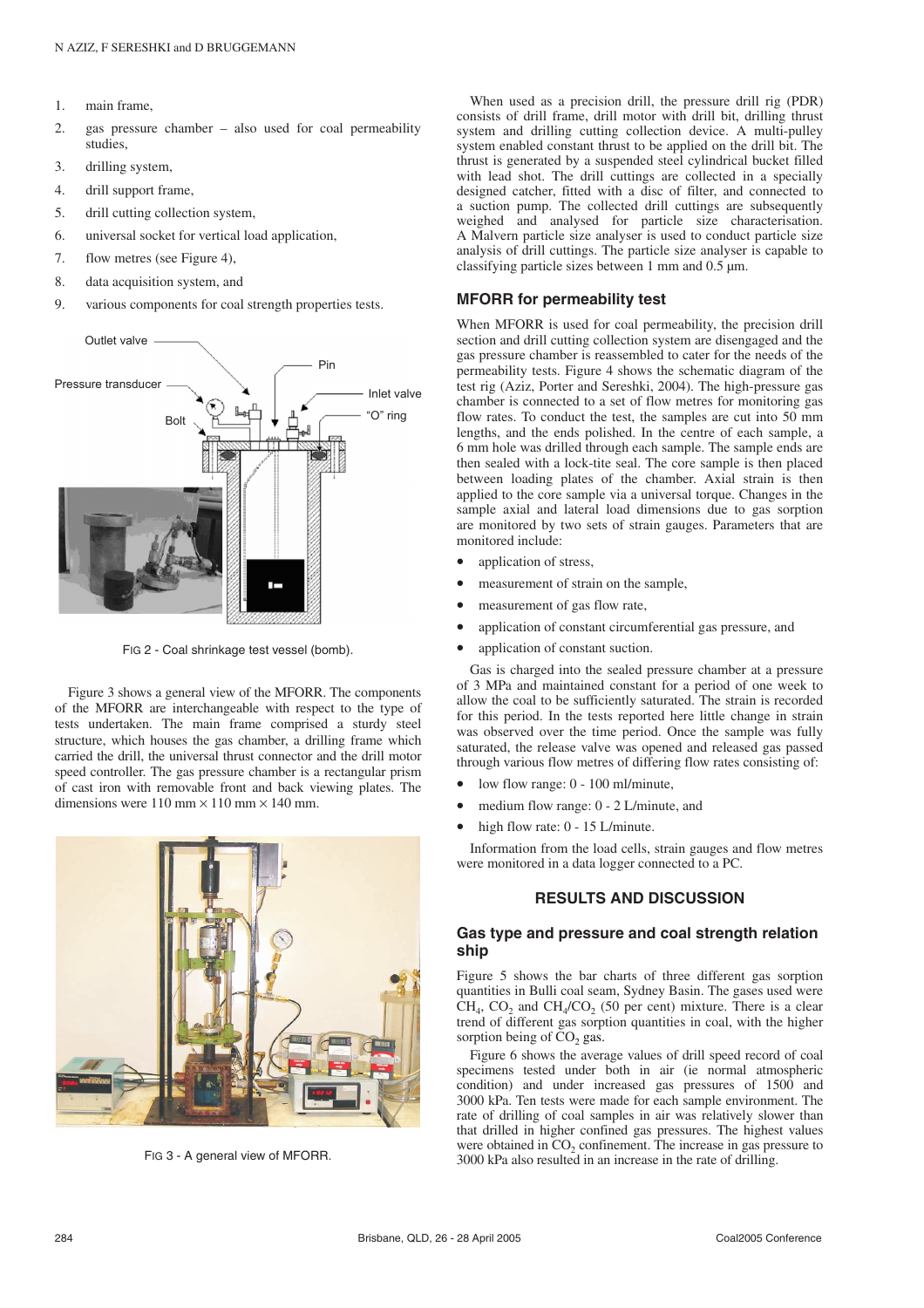

FIG 4 - Schematic diagram of permeability test rig.



FIG 5 - Sorption levels of  $CH_4$ ,  $CO_2$ , and  $CH_4/CO_2$  at various pressures of Bulli coal seam.



FIG 6 - Drilling rates in coal under different gas types and confining pressures.

Figure 7 shows particle size distribution of drilling cuttings in various gas pressures. The graphs represent the mean line for ten samples tested under each gas type and pressure. The particle size distribution ranged between 0.5 um and 878.67 um. Drilling in air produced finer particle sizes than drilling under gas pressure confinement. Additional observations made include:

- Drilling in CO<sub>2</sub> environment produced coarser particle sizes than in  $CH_4$  and  $CH_4/CO_2$  environment at 1500 kPa pressures.
- The coarse particle size were lower in  $CH<sub>4</sub>/CO<sub>2</sub>$  and even lower in  $CH<sub>4</sub>$  alone environment.
- Increasing  $CH<sub>4</sub>$  gas pressure confinement to 3000 kPa produced coarser drill cuttings. In fact the particle size distribution for  $CH<sub>4</sub>$  at 3000 kPa was similar to that produced from drilling in coal saturated with  $CO<sub>2</sub>$  gas at a confinement pressure of 1500 kPa. This is to be expected, as the increased gas pressure to 3000 kPa may have forced more gas into coal micropores leading to a reduction in surface energy of the coal.

All this indicates that the presence of confining pressure has a detrimental effect on the strength of coal. It is possible that the presence of sorbed gases in coal at higher pressures may weaken the coal tensile strength by introducing micro-fractures into the coal structure. According to established facts and reported by Gray (1995), heavily fractured and soft rocks usually produce coarse drill cuttings with high rate of drill penetration.

#### **Coal shrinkage test results**

Changes in the volume of coal matrix were calculated using the average of the two strains in the axial and radial directions. The shrinkage coefficient  $(C_m)$ , is defined as the rate of change of coal matrix volume to the change in gas pressure and is given by (Harpalani and Chen, 1997):

$$
C_m = \frac{1}{V_m} \left( \frac{dV_m}{dP} \right)
$$

where:

 $V_m$  = matrix volume (m<sup>3</sup>)

 $dV_m$  = change in volume (m<sup>3</sup>)

 $dP$  = change in applied pressure (MPa)

 $C_m$  = shrinkage coefficient (MPa<sup>-1</sup>)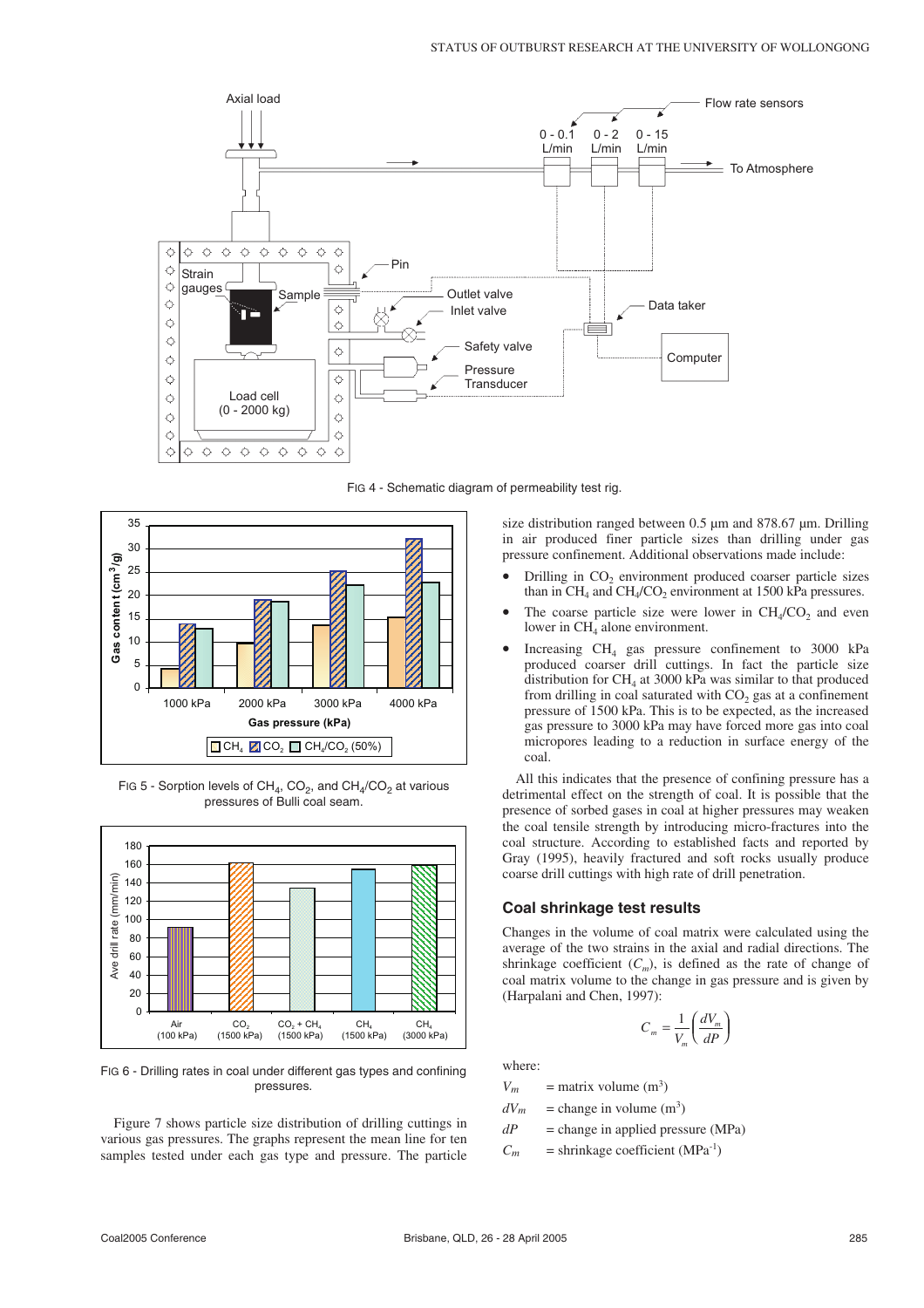

FIG 7 - Particle size distribution of drill cuttings in various gas pressures (mean lines for ten samples tested under each gas type and pressure).



FIG 8 - Volumetric strain for different gases and pressure reductions at increments of 0.5 MPa.

Figure 8 shows the relationship between applied gas pressure and volumetric change in coal. The coal sample was initially charged to a maximum pressure of 3 MPa. The changes in coal volume were monitored in increments of 0.5 MPa. As can be seen, the reduction in coal volume is different for different gas medium. A minimal change in coal volume was measured with nitrogen while a  $CO<sub>2</sub>$  environment produced the highest volume change. Obviously, the influence of  $CO<sub>2</sub>$  reflects a strong affinity of the gas for coal. As coal adsorbs  $CO<sub>2</sub>$  more strongly than methane, it is thus likely the high rate of gas storage in coal is accommodated with the increase in coal volume. Clearly the change in coal volume in this case is more than five fold in  $CO<sub>2</sub>$ in comparison with the methane environment. The relative change in coal volume in mixed  $CO_2/CH_4$  environment is between pure  $CH_4$  and  $CO_2$ , but the mixture proportions influenced the degree of volume change.

#### **Coal permeability test**

Figures 9 and 10 are permeability graphs of coal samples tested in both methane and carbon dioxide gases under different gas pressures. The axial applied load was maintained constant at 2000 kg. The Bulli seam coal samples tested were collected from two geologically different locations in a local mine working Bulli seam in the Illawarra Coalfield of Sydney basin, NSW. Samples collected came from 800 panel (sample #800051) and 900 panel (sample # 900114 and #900104). The geology of these two areas at hand specimen scale is significantly different and can be described as:

1. 800 panel – 'normal' coal in terms of cleat spacing and orientation, orthogonal, regular spacing, normal ordered horizontal bright and dull layers, does not display visible deformation.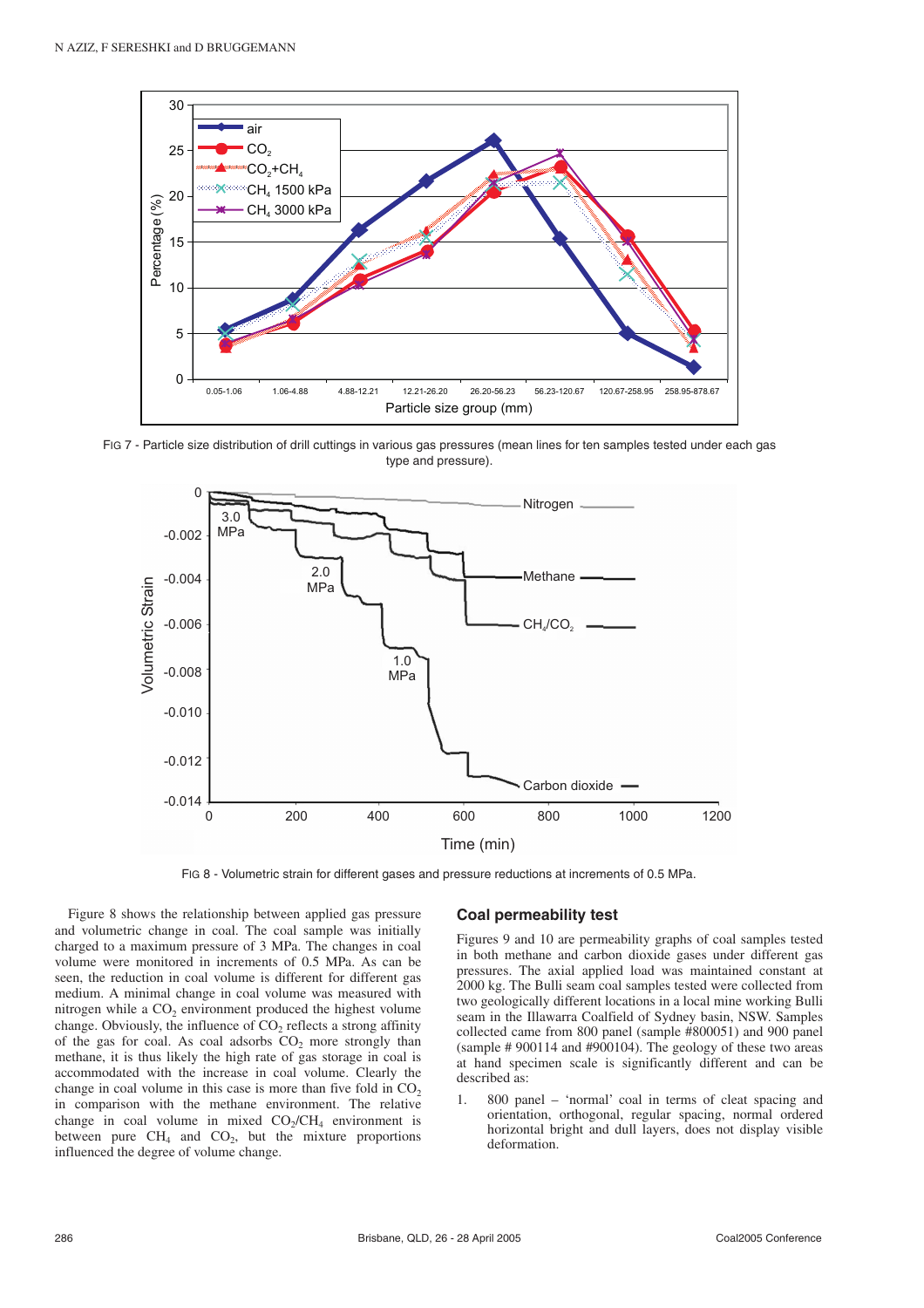2. 900 panel – 'structured' coal with broken structure, cleats often not subvertical, cleat spacing irregular, occasional small scale dislocation amongst bright and dull layers. Calcite mineralisation often found towards top of seam, usually oblique to bedding plane but tends towards bedding plane in lower parts of each vein.

From a practical perspective, gas drainage has been exceedingly difficult in the 900-panel area when compared to the 800-panel area. Management has resorted to the 'grunching' method of heading development using explosives, particularly where gas content levels have been greater than the allowable gas threshold limits. The coal structure has been disturbed to a point where the contained gas does not freely move from high inseam fluid pressures to the drainage lines.

The permeability of each sample was calculated using the following Darcy flow equation (Lama, 1995):

$$
K = \frac{\mu Q \ln (r_0 / r_i)}{\pi \ln (P_0^2 - P_u^2)}
$$

where:

- $K$  = permeability (Darcy)
- $l =$  height of sample (cm)
- $Q =$  rate of flow of gas (cc/sec)
- $P_0$  = absolute pressure in chamber (bars)
- $P_u$  = absolute pressure in outlet (bars)
- $r_0$  = external radius of sample (cm)
- $r_i$  = internal radius of sample (cm)
- $\mu$  = viscosity of gas

The results showed a marked difference in the resultant permeability between the 800 and 900 panel coals. The difference in permeability (in millidarcy) between 800 panel and the 900 panel coal for each of carbon dioxide and methane is quite different. 800 panel had approximately three times greater permeability when compared to the 900 panel coals (Figures 9 and 10).

Permeability tests for both carbon dioxide and methane show that the 900 panel coals have much lower permeabilities than the 800 panel coals. Since permeability is a function of a number of parameters including size, distribution and frequency of cleats, any phenomenon that reduces cleat porosity will decrease permeability. Given that 900 panel coals contain much higher carbonate contents than the 800 panel coals, and also have the lowest permeability, it is suggested that the reduced porosity of the 900 panel coals is due to the infilling of the cleats with carbonate.

The reduced permeability value explains why the 900 panel area is much harder to degas. The carbonate in-filled cleats restrict the movement of gases from the surrounding coal to the gas drainage holes.



FIG 9 - Coal permeability in carbon dioxide at different gas pressures and at 2000 kg axial load.



FIG 10 - Coal permeability in methane at different gas pressures and at 2000 kg axial load.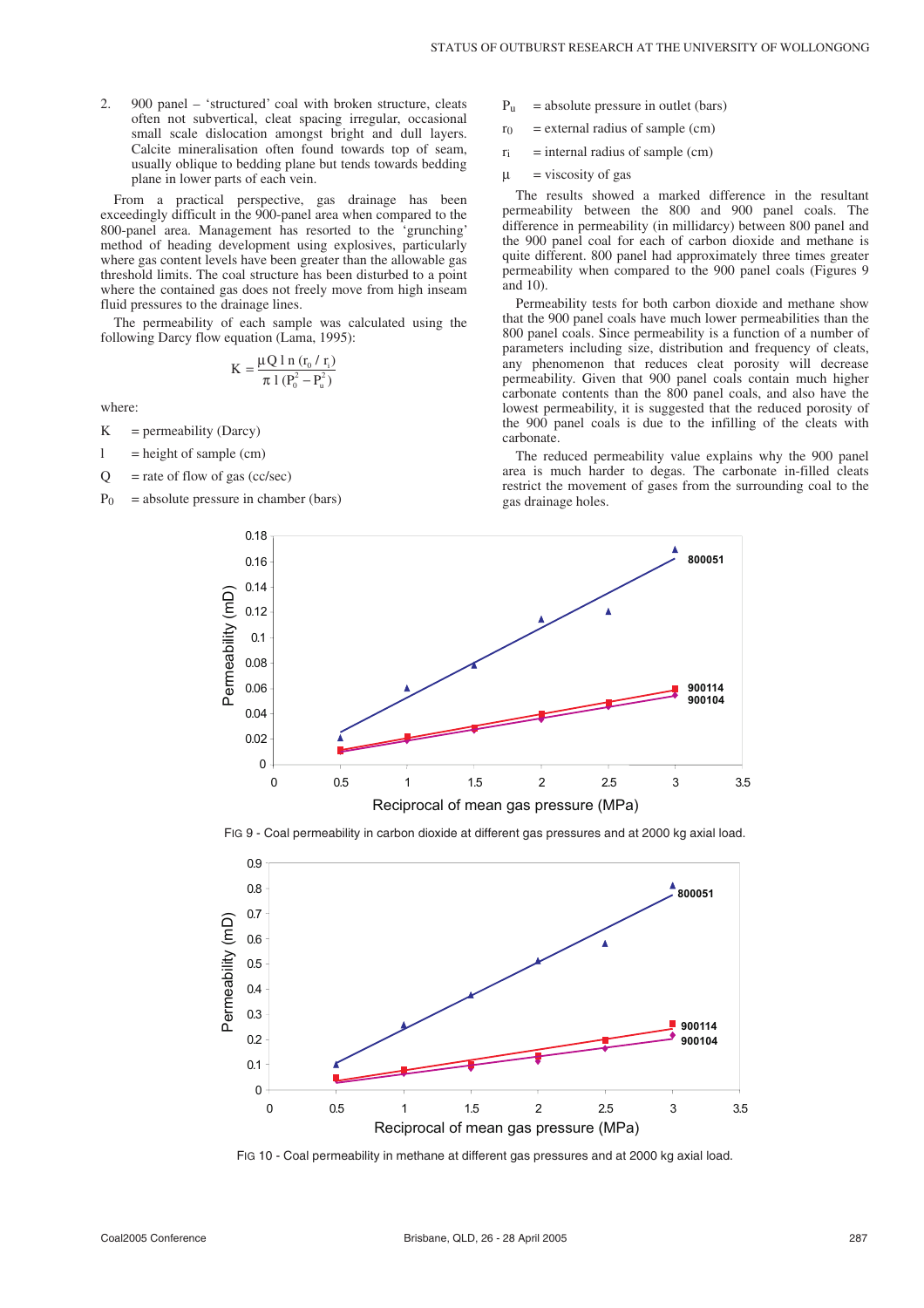#### **Gas flow modelling**

A preliminary computational fluid dynamics (CFD) modelling exercise was carried out to 'visualise' the gas flow in the porous coal sample. Figure 11 shows the computational domain and the corresponding computational mesh used for the simulation. A thin slice of the coal sample was chosen as the computational domain, in order to take advantage of the axial symmetry of the sample geometry.

The computational domain is divided into a number of non-overlapping subdomains called 'cells'. Equations describing the conservation of mass, and the Darcy equation, which replaces the momentum equations in the fluid mechanics of porous media (Bejan, 1984), are solved iteratively until balances are achieved for each computational cell. Since the cells are contiguous, this implies balances for the entire computational domain. Results are presented in the form of velocity vector plots and pressure contour plots. A typical experimental condition was chosen for the simulation. For this flow, a typical permeability value of 1 mD was used (Figure 12b). A stagnation pressure condition was applied at the inlet, and a zero gauge pressure at the outlets. For the flowing gas,  $CO<sub>2</sub>$ , the following relevant properties at 300 K were used (Incropera and DeWitt, 1996):

$$
Dynamic viscosity = 149 (10-7) N-s/m2
$$

Density

$$
= 1.7730 \text{ kg/m}^2
$$

The inlet and outlet conditions were:

Inlet stagnation (total) pressure  $\sim$ 5 (10<sup>5</sup>) Pa (gauge)

Outlet pressure

$$
= 0
$$
 Pa (gauge)

Figures 12a and b show the results in terms of the pressure contours through the coal sample, and the flow streamlines, respectively. The results suggest that for the above flow geometry (radially impressed flow with high stagnation pressure values, through a small axisymmetric sample with a small centrally located outlet), some of the gas exiting through the vertical sides of the central hole finds its way out from the top, while some may be trapped in the lower part of the hole. Also, it is very likely that the gas flow, under the above experimental conditions, reaches extremely high velocities as it flows through the tiny fissures and cracks in the coal sample

## **OUTBURST WEBSITE**

ACARP is providing funds for the establishment of a website on coal/gas outburst.

The primary objective of this project is to develop an on-line coalmine outburst information management system to provide the coal mining industry with all the necessary information on outbursts via the world wide web. such a system should provide easy access to the experiences acquired by the coal mining industry. Some of the attributes of such a system must include:



**A** Physical Domain **B** Computational Domain

FIG 11 - Physical and computational domains for CFD simulation.



FIG 12 - Typical simulation results.